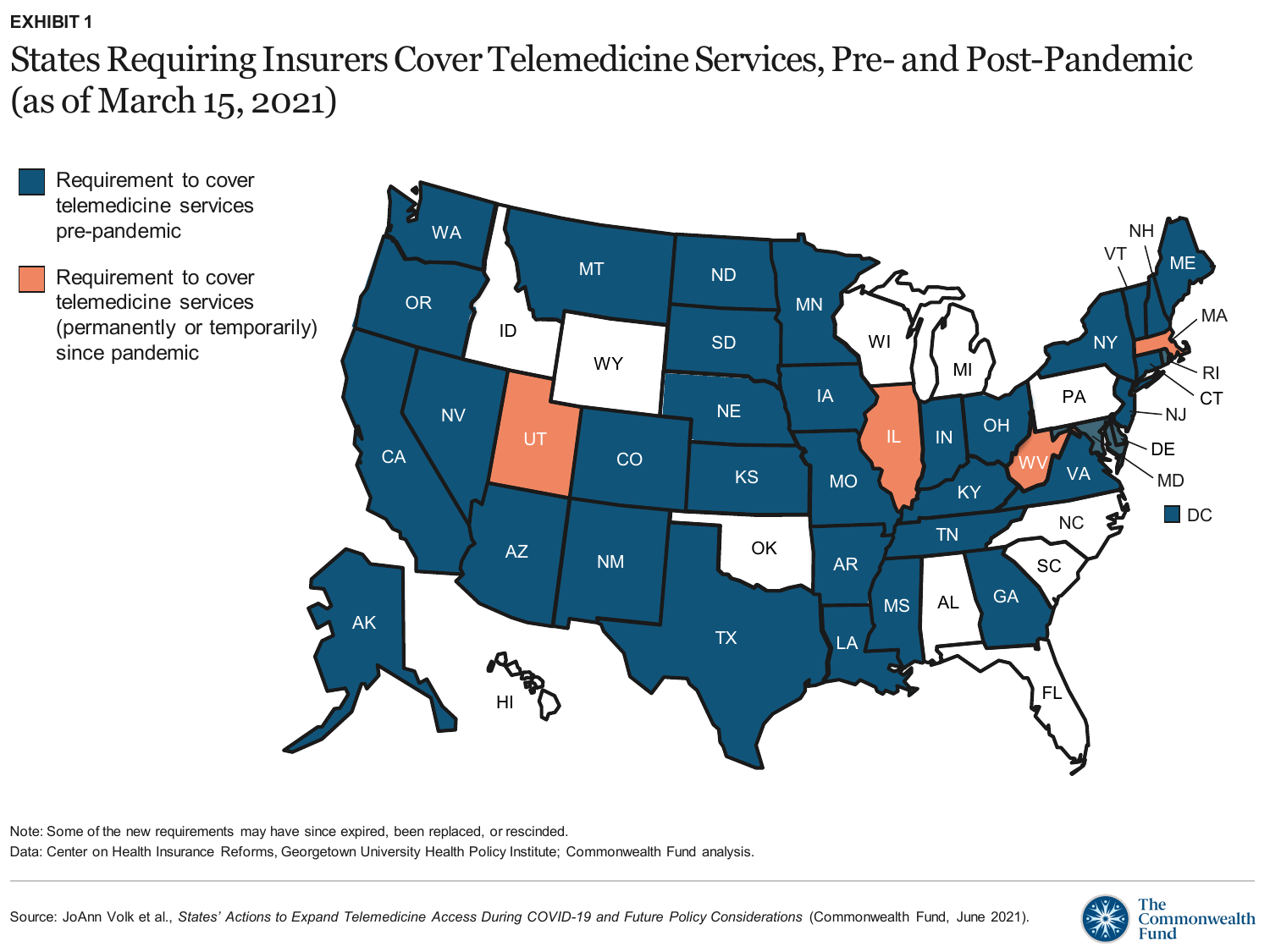```
EXHIBIT 2
```
States Requiring Insurers Cover Audio-Only Telemedicine Services, Pre- and Post-Pandemic (as of March 15, 2021)



Requirement to cover audioonly telemedicine services (permanently or temporarily) since pandemic



Note: Some of the new requirements may have since expired, been replaced, or rescinded. Data: Center on Health Insurance Reforms, Georgetown University Health Policy Institute; Commonwealth Fund analysis.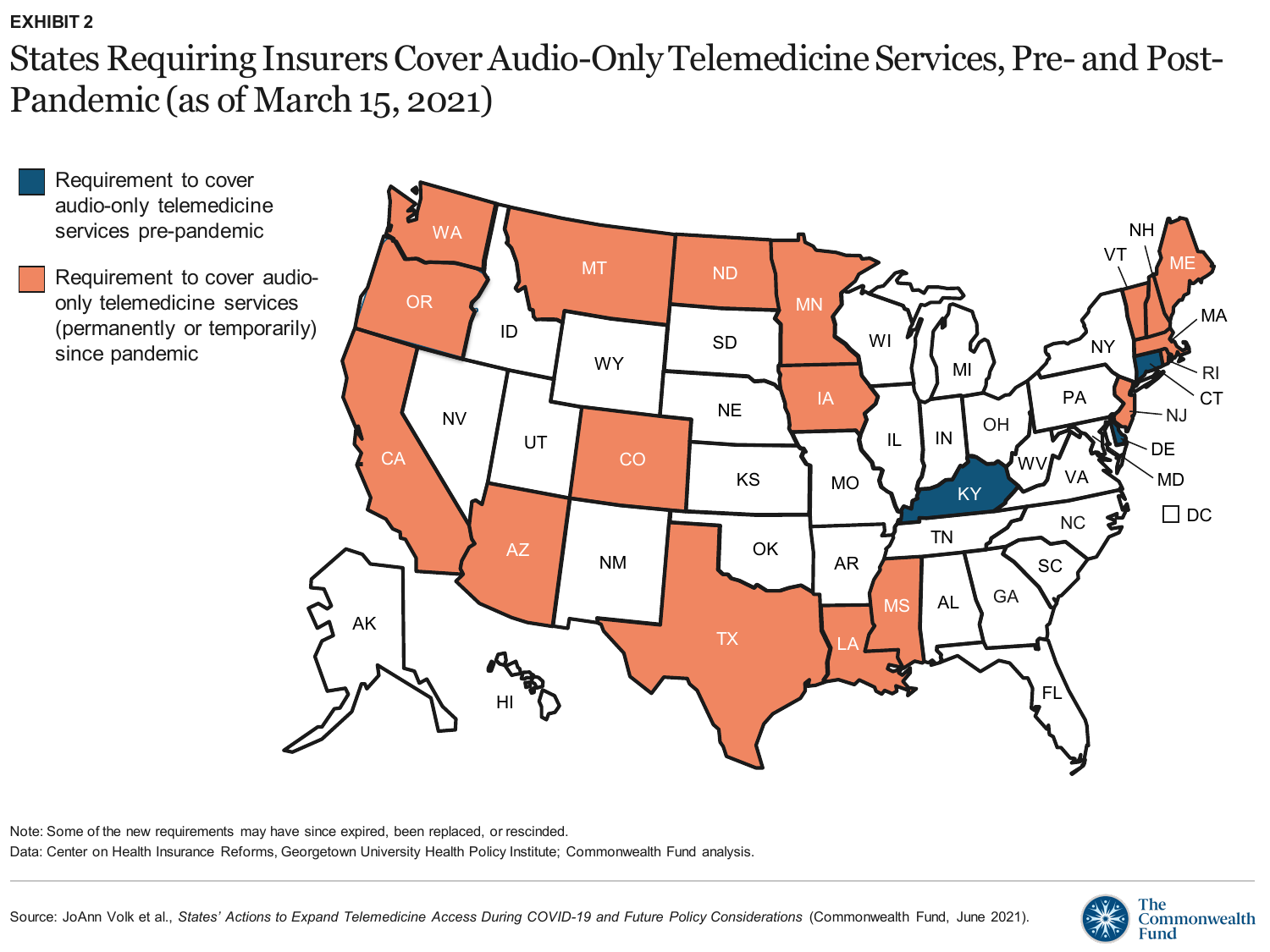## **EXHIBIT 3**

States Requiring Insurers Have Parity in Cost Sharing for Telemedicine Services, Pre- and Post-Pandemic (as of March 15, 2021)



Note: Some of the new requirements may have since expired, been replaced, or rescinded.

Data: Center on Health Insurance Reforms, Georgetown University Health Policy Institute; Commonwealth Fund analysis.